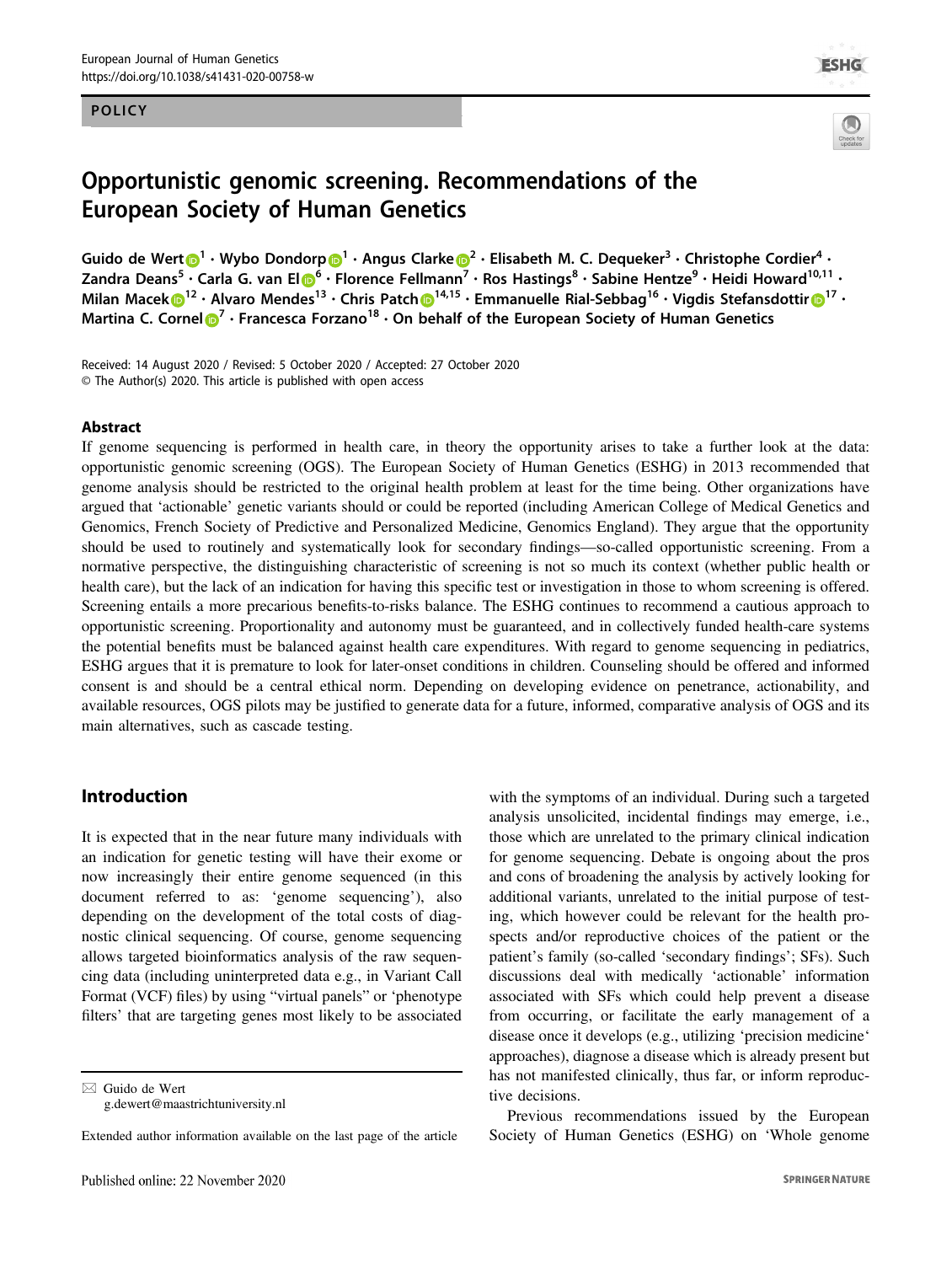sequencing in health care', did not explicitly explore the analysis of SFs. The ESHG document stated that within the health care context, genomic sequencing should focus on the original test indication aimed at the identification of the underlying genetic etiology of a disease and be 'as targeted as possible'; at least for the specific clinical and technical context of genome sequencing at the time this consensus statement was published [\[1](#page-9-0)]. This implied not actively looking for SFs. The European stance has to be understood in the context of genome sequencing in health care, where many European countries have collectively funded healthcare systems. In this regard, screening programs undergo evaluation of pros and cons before being implemented at a regional or national level depending on the organization of health care in the given European country. Screening programs tend to have limited funding from public resources, and policy decisions to embark on one new activity typically demand the balancing of health care expenditure elsewhere. In line with the ESHG recommendations, cautionary policy statements were issued at that time also by several national societies and authorities, such as the German Society of Human Genetics [\[2](#page-9-0)], the Health Council of the Netherlands [\[3](#page-10-0)], and the Canadian College of Medical Geneticists [\[4](#page-10-0)]. Recently the French Agency of Biomedicine document [\[5](#page-10-0)] is a further instance of this.

However, concurrently to the ESHG document, the American College of Medical Genetics and Genomics (ACMG) recommended a deliberate search for, and routine analysis of, a predefined set of 'actionable' genomic variants in each case of exome or genome sequencing irre-spective of the medical indication for such testing [\[6](#page-10-0)]. ACMG uses the term 'opportunistic screening' for this purpose, with the word 'opportunistic' referring to the opportunity arising with the availability of the raw genome sequencing-based data of individuals undergoing some form of genome sequencing in the context of health care for 'secondary analyses'. In the wake of the ACMG recommendations, variations of this approach have also been proposed or implemented in different European countries, including the United Kingdom (100,000 Genomes Project, ongoing) and France [\[7](#page-10-0)]. These initiatives have sparked debate about the ethics of these strategies [[8](#page-10-0)–[10\]](#page-10-0), also leading to research projects aimed at charting the ethical, legal, and social issues (ELSI) linked with opportunistic screening in genomic medicine [\[11](#page-10-0)–[15](#page-10-0)].

Opportunistic screening should be distinguished from the use of selected multi-gene test panels in a clinical, diagnostic context. These are still currently utilized in order to decrease analytical-, bioinformatic-, and data-storage related costs and/or to increase specific target sequence coverage and thus the analytical robustness of genetic testing. The following example illustrates this distinction: If the indication for sequencing involves an oncological problem which could be part of a specific rare hereditary cancer syndrome, the applied test panel comprises multiple disease genes associated with such syndromes, thereby reflecting clinical/ laboratory and genetic knowledge at a specific time point. However, such broader scale genetic analysis still remains within the frame of the diagnostic purpose of such testing. By contrast, testing for 'cancer predispositions' not linked with the suspected tumor syndrome(s) in question would amount to 'opportunistic screening'.

The ESHG regards it as its professional responsibility to contribute to this ongoing debate. The present document specifically discusses the pros and cons of opportunistic genomic screening (OGS), understood as the deliberate search for genetic variants unrelated to the diagnostic question. The wider discussion of dealing with unsolicited findings (UFs) in genomic medicine is beyond the scope of the analysis presented here. This new ESHG position statement contains relevant background information, ethical reflection, and updated recommendations. A working group of the ESHG's Public and Professional Policy Committee (PPPC) prepared the draft, which was then discussed by PPPC and experts from the ESHG-EuroGentest Committee and Quality subcommittee ([https://www.eshg.org/index.](https://www.eshg.org/index.php?id=55) [php?id](https://www.eshg.org/index.php?id=55)=55). It was sent to ESHG members and selected experts to solicit comments from 20 April until 20 May 2020. The authors have subsequently integrated the suggestions where appropriate. The Board of ESHG has approved the final version on 19 July 2020. In view of rapid developments in the field and given the need for further reflection, these Recommendations will need regular evaluation in the future.

## Opportunistic screening in genomic medicine

#### 'Opportunistic screening' and 'secondary findings'

The concept of opportunistic screening is not new. For instance, in Family Medicine, general practitioners make use of patient-initiated consultations to test routinely for e.g., high blood pressure or analyze serum glucose/cholesterol concentrations when screening for the metabolic syndrome. The concept of opportunistic screening has also been used in radiology, e.g., when assessing the degree of osteoporosis during computed tomography scans for other indications [[16\]](#page-10-0). When such tests are performed in patients without a clinical indication for such testing, this amounts to a form of screening. What makes it 'opportunistic', is that those who might benefit from testing are only those who happen to contact medical services for whatever reason. Opportunistic screening differs from programmatic screening, where all members of a predefined target population are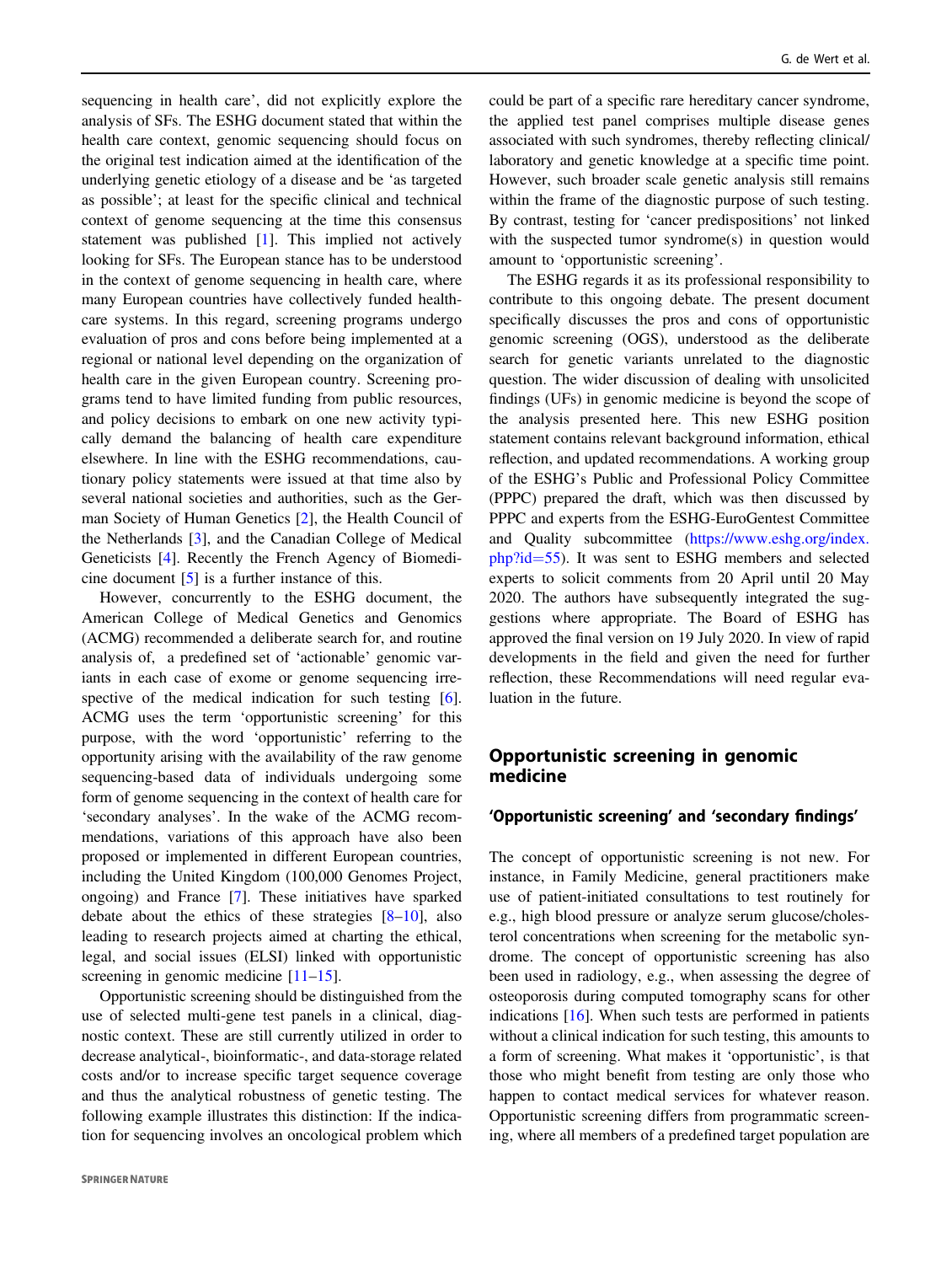systematically invited for a uniformly organized and externally evaluated screening service.

For the tested individuals, opportunistic screening does not necessarily entail undergoing medical/laboratory procedures that they would otherwise not be subjected to. It may imply carrying out an extra test (e.g., determining the blood pressure) or extra venepuncture (e.g., examine serum glucose/cholesterol concentrations). It may also consist of an extended analysis of the data resulting from indicated testing, as for instance when a doctor instructs the laboratory to check for a wider range of disease markers in a blood test than those needed in view of a specific medical indication for which the test was ordered. Opportunistic screening as discussed in this document, is of the latter kind: it involves a wider analysis of the raw sequencing data that are available when clinical genome sequencing is being performed.

In genomic medicine, opportunistic screening consists of a routine search for SFs, so called to mark the difference from those answering (or partly answering) the clinical question ('primary findings'). Conceptually, SFs are also to be distinguished from 'incidental findings' (IFs). Although both terms (SF and IF) refer to results unrelated to the original reason for testing, SFs are actively sought for, whereas IFs are not. In the context of Next Generation Sequencing (NGS), IFs are not necessarily rare, and the ESHG has suggested that 'UFs' is a more appropriate descriptive term than IFs [\[1](#page-9-0)]. In this document we use the term 'OGS' to refer to the active or deliberate search for SFs in the context of genome sequencing in health care.

## Selected OGS-proposals and practices

This section summarizes three examples of OGS proposals and practices, starting with the relevant recommendations of the ACMG, as these may be considered as an initial frame of reference. Two further examples of OGS are drawn from France and the United Kingdom.

#### ACMG recommendations

The ACMG proposal recommends that laboratories performing genome sequencing seek and report to the physician a minimum list of highly penetrant, actionable variants in preselected candidate genes, regardless of the indication for which the clinical sequencing was ordered and irre-spective of the age of the patient [\[6](#page-10-0)]. Although the relevant ACMG Working Group recommended reporting only variants with a high likelihood of causing disease, it recognized at the time "that there are limited data available in many cases to make this assessment", i.e., there was little information on respective variant penetrance and/or expressivity. While the "original" minimum list originally entailed 57 clinically relevant genes, this list was later decreased to 56 and then subsequently expanded to 59 [\[17](#page-10-0)]. The specific genes under consideration pertain broadly to two major medical domains, i.e., genes predisposing to specific forms of cancer and those predisposing to cardiac diseases where presymptomatic medical interventions may be of relevance. The ACMG recommends refining and updating this list at least annually, based on developing scientific and medical evidence. Depending upon the specific genetic risk factor or variant, carriers can make use of individualized preventive options, including early or long-term medical imagingbased monitoring, colonoscopy, prophylactic surgery, and utilization of implantable cardioverter-defibrillators. After some debate about the extent to which patients should be given a choice, ACMG currently advocates an 'opt out' approach for patients who only want information relevant to the original indication (i.e., 'purpose') for genome sequencing [[17\]](#page-10-0). Given the ACMG's assessment of large benefits and minimal risks, it would, as stated in a later clarification document, be unethical not to offer OGS [[18\]](#page-10-0). In a supporting paper it is said that the ACMG Recommendations may count "as evidence of the standard of care" in the case of malpractice litigation [[19\]](#page-10-0).

## The French Society of Predictive and Personalized Medicine (SFMPP) recommendations

The SFMPP published its "Guidelines for reporting SFs of genome sequencing in cancer genes" in August 2018 [[7\]](#page-10-0). It discusses multi-gene panels aimed at familial tumor syndromes, including genes unrelated to the patient's tumor. The document speaks of SFs as "the results of a deliberate (…) screening for alterations in genes that are not relevant to the diagnostic indication for which the screening was ordered." As a consequence, the guidelines fit in with the concept of OGS, as defined above. Using the criterion of 'actionability', an evaluation of the relevant risk and the level of evidence, the SFMPP provisionally recommends reporting information on 36 (so-called 'class 1') genes related to specific forms of cancer in adults. While there is significant overlap with the 'cancer genes' on the ACMG list, the SFMPP lists many additional genes, for instance PALB2, while excluding all the 'cardiac genes'. With regard to patient autonomy, the SFMPP insists on an explicit informed consent procedure, rather than a mere opt-out procedure. The document recommends a system of multistep ('dynamic') consent. The first step is in the context of pretest counseling where patients are asked to indicate whether they want to be informed about SFs in this subset of genes or not. The second step is when patients are being informed about the primary results. Here, they are given the opportunity after further reflection ("with more autonomy") to confirm or refuse access to the information resulting from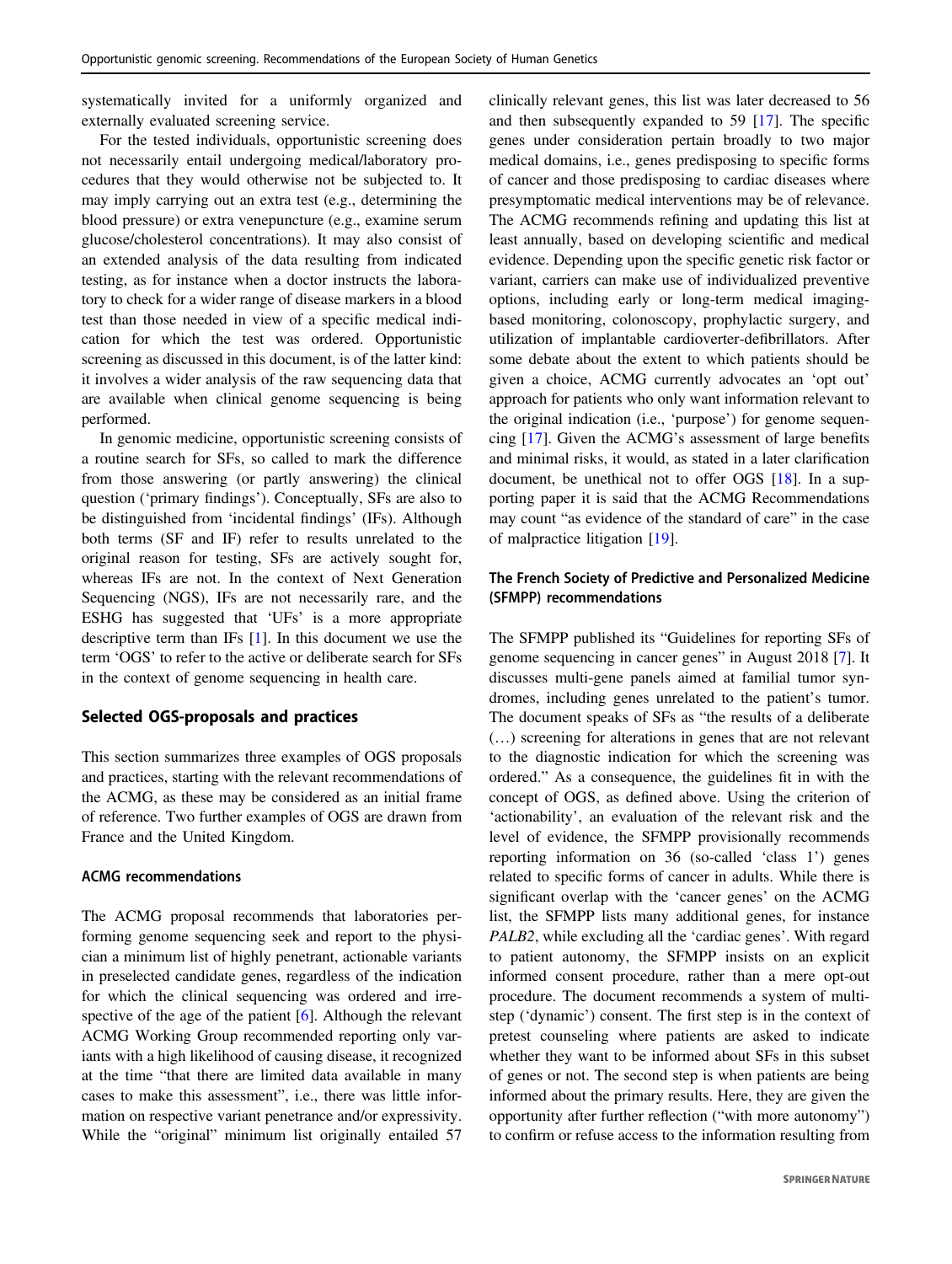the search for SFs. This two-step counseling approach was proposed by patient associations in order to limit the potential psychological impact of OGS. The SFMPP recommendations are limited to OGS in adults, pending further debate and reflection on the acceptability of OGS for cancer-related genes in minors.

We present here the SFMPP guidelines as an illustration of a further OGS-proposal, while being aware that in France, as elsewhere in Europe, the debate about the pros and cons of OGS is still going on. Thus, the French Agency of Biomedicine has recently adopted a draft of recommendations for good practice with respect to the additional data generated by NGS [\[5](#page-10-0)], which awaits ratification by the French Ministry of Health, and state that "At the present state of scientific knowledge, it is recommended not to propose, in a diagnostic setting, a systematic analysis of genes that are not related to the initial indication based on a pre-established list".

## 100,000 Genomes project and National Health Service (NHS) England Genomic Medicine Service

The 100,000 Genomes Project (100 KGP) was initiated in 2013 with the aim of developing the implementation of DNA sequencing technologies and thereby embedding genomic medicine into routine health care. Recruitment into 100 KGP was primarily of patients with undiagnosed rare disease or with specific cancers and this was completed in 2018. The NHS England Genomic Medicine Service is being instigated, building on learning from the 100 KGP, and introducing whole genome sequencing as a clinical test in the NHS in England [[20\]](#page-10-0). In October 2018, the UK Secretary of State for Health and Social Care stated an ambition to achieve the sequencing of 1 million genomes by the NHS and the research project UK Biobank over 5 years, including those with rare diseases and cancers, including a population cohort [[21\]](#page-10-0).

Participants in 100 KGP gave consent for genome sequencing with return of results related to their presenting condition and the use of their data for research. Those recruited were also offered the return of a limited set of additional 'looked for' findings which would be confirmed by accredited clinical diagnostic laboratories and then usually returned to the patients by the specialist who had recruited them to the 100 KGP. These SFs would be generated via a separate bioinformatics analysis on the genomes of all those who had consented. There were two classes of SFs: (i) medically actionable information (such as Lynch syndrome) and (ii) information of reproductive significance (in particular Cystic Fibrosis carrier status). Participants could make the same or different decisions about the two categories of SFs and they could also change their minds at any time. Consent is sought for findings that were described

as actionable rather than specific, named conditions and participants were informed that any conditions tested for would be serious and that prevention or treatment was available in the NHS. The offer to participants in relation to reproductive findings (i.e., carrier status) was framed as looking for variants that would not affect the individual but could affect their future children [\[22](#page-10-0)].

In addition to questions of 'actionability', other factors were considered in drawing up the list of SFs. Only those disease genes were included which comprise high penetrance variants and where the association with disease and/ or the evidence for the efficacy of interventions was strongly substantiated; where it would be technically possible to reliably detect variants in these genes using genome sequencing, variants would only be reported where there was a high confidence that they would be pathogenic or likely pathogenic (capable of affecting function and causing disease in a specific context). In addition, evidence of clinical benefit from application of the genomic information would be required, not simply the validity of the information itself. This takes account of the potential burden on NHS staff in validating and returning findings, and whether care pathways for patients are established within the NHS. However, the scenario of OGS crowding out resources for indication-based pathways remains a matter of concern in collectively funded health-care systems, such as in the UK.

In line with current recommendations on genetic testing in children, the search for additional health-related findings in minors is restricted to conditions where benefit could be assumed during childhood and carrier testing is not offered.

At the time of writing (May 2020) the return of additional findings from 100 KGP has been delayed, but is expected to go ahead in 2020. The return of SFs will be accompanied by research on the feasibility and acceptance of this procedure, together with a health economics assessment. However, a decision regarding whether a similar process of returning additional 'looked for' findings will be offered in the NHS Genomic Medicine Service has not yet been made.

## Ethical exploration

In view of an ethical evaluation of OGS as exemplified in the above proposals or practices, a preliminary question is how they should be conceptualized for normative purposes. There is more than one way of doing so, depending on which elements are regarded as normatively relevant.

Firstly, the fact that OGS is carried out in the context of individual patient medical care makes it a kind of inbetween concept: 'screening' in so far as the active search for SFs goes beyond the original indication for testing, and 'individual care' in so far as this search is aimed at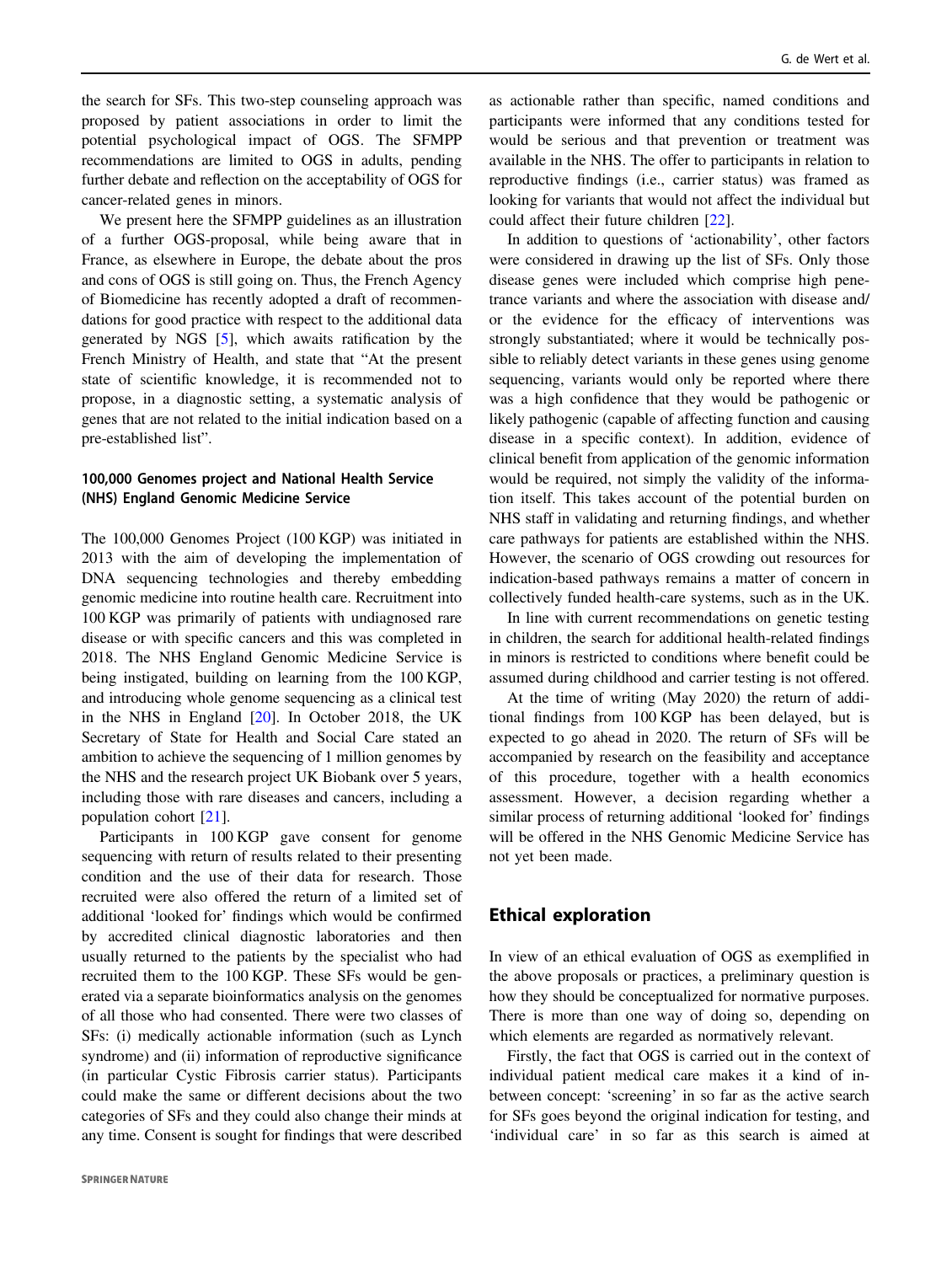enhancing the medical benefits of a clinical test for the patient. The ACMG strongly emphasizes the latter per-spective [[6\]](#page-10-0). It stresses that its recommendations ought to be regarded as part of medical doctors' fiduciary duty, i.e., as a matter of providing good clinical care to the patient, who would naturally expect the doctor to actively look for (actionable) information relevant to his or her health. To the extent that this does amount to screening, this is seen as different from the kind of screening to which the normative framework applies that was developed by the WHO ('Wilson and Jungner') [[23\]](#page-10-0) and other national and international authorities [[24\]](#page-10-0). The difference being precisely that this framework was meant for organized screening programs targeting population groups in a public health context [\[25](#page-10-0)], rather than for the clinical context for which OGS is being proposed [[26\]](#page-10-0). However, this may be too swift a dismissal of the wider relevance of this framework also for OGS. From a normative perspective, the distinguishing characteristic of medical screening is not so much the context in which it is performed (whether public health or health care), but the lack of an indication for having this specific test or investigation in those to whom screening is offered [[27\]](#page-10-0). As famously stated by Cochrane and Holland [\[28](#page-10-0)], the non-indicated nature of screening entails a more precarious benefits-to-risks balance in comparison to indication-based testing: "If a patient asks a medical practitioner for help, the doctor does the best he can. He is not responsible for defects in medical knowledge. If, however, the practitioner initiates screening procedures he is in a very different situation. He should in our view, have conclusive evidence that screening can alter the natural history of disease in a significant proportion of those screened". In view of this difference, the core requirements of the traditional screening framework include (1) evidence that for those being screened, this balance is clearly favorable (proportionality) and (2) explicit informed consent by those to whom the screening offer is made (autonomy). Moreover, especially when screening is offered in the context of collectively funded health care it requires (3) a justification in terms of considerations of distributive justice.

Secondly, given that what we are dealing with here is the wider analysis of raw sequencing data that have become available as a result of testing, a further possible understanding is that providing this information is a matter of the individuals' right to information that others have obtained about them. However, this seems to ignore the difference between raw sequencing data and whatever meaningful genomic information can be extracted from those data, either with clinical or personal utility. Even if the patient has a right to his or her raw data (including e.g., VCF files), it does not follow that medical professionals should perform the analysis needed to turn that data into information. If they decide to do so, this requires a separate justification, which

leads back to the above discussion of OGS as a form of screening in the context of clinical care.

We intend to contribute to further debate about the conditions for responsible OGS by considering how such an offer relates to the three core requirements of the screening framework: proportionality, autonomy, and justice, while differentiating between OGS as offered to adults and as offered to children (or minors) [\[12](#page-10-0)].

#### OGS offer to competent adult patients

#### Proportionality

Since OGS is offered to those who do not have a medical problem or medical history-based reason for having the relevant sequencing data analyzed, and because generating medical information may also have adverse effects, it is not obvious that a specific OGS proposal is on balance beneficial for those to whom the offer to search for SFs is made. Whether it is, can only be determined based on scientific evidence—not just considering the potential benefits that it may yield, but also specifying the possible harms that it may bring. Given that OGS is a form of genetic screening, any benefits and harms may affect not just the individual whose genome data are analyzed, but their genetic relatives as well. Notwithstanding the requirement that the proportionality balance must be positive for the persons being screened in the first place, these 'third party' effects should be considered as well.

Possible benefits The possible benefits of OGS are primarily medical. First and foremost, OGS is aimed at yielding information allowing the primary or secondary prevention of serious genetic diseases where early or presymptomatic medical interventions could prevent their development or at least substantially delay their onset, notably forms of hereditary cancer syndromes and cardiogenetic disorders, not only in the screened individual with a 'positive' result, but also their genetic relatives. A recent study provided evidence that 2.6% of healthy individuals would be shown to carry an increased risk for a severe dominant disease if routinely screened for variants in the ACMG minimum list of genes [[29\]](#page-10-0). The health benefits following from this may be considerable, depending, however, on several factors. The positive predictive value of the SFs targeted in the OGS panel must be high, the effectiveness of the preventative interventions or measures recommended to those found to be at risk should be scientifically proven, and access to those interventions as well as to relevant counseling must be guaranteed. Whether the latter conditions will be appropriately met, is contextually dependent on the health-care system.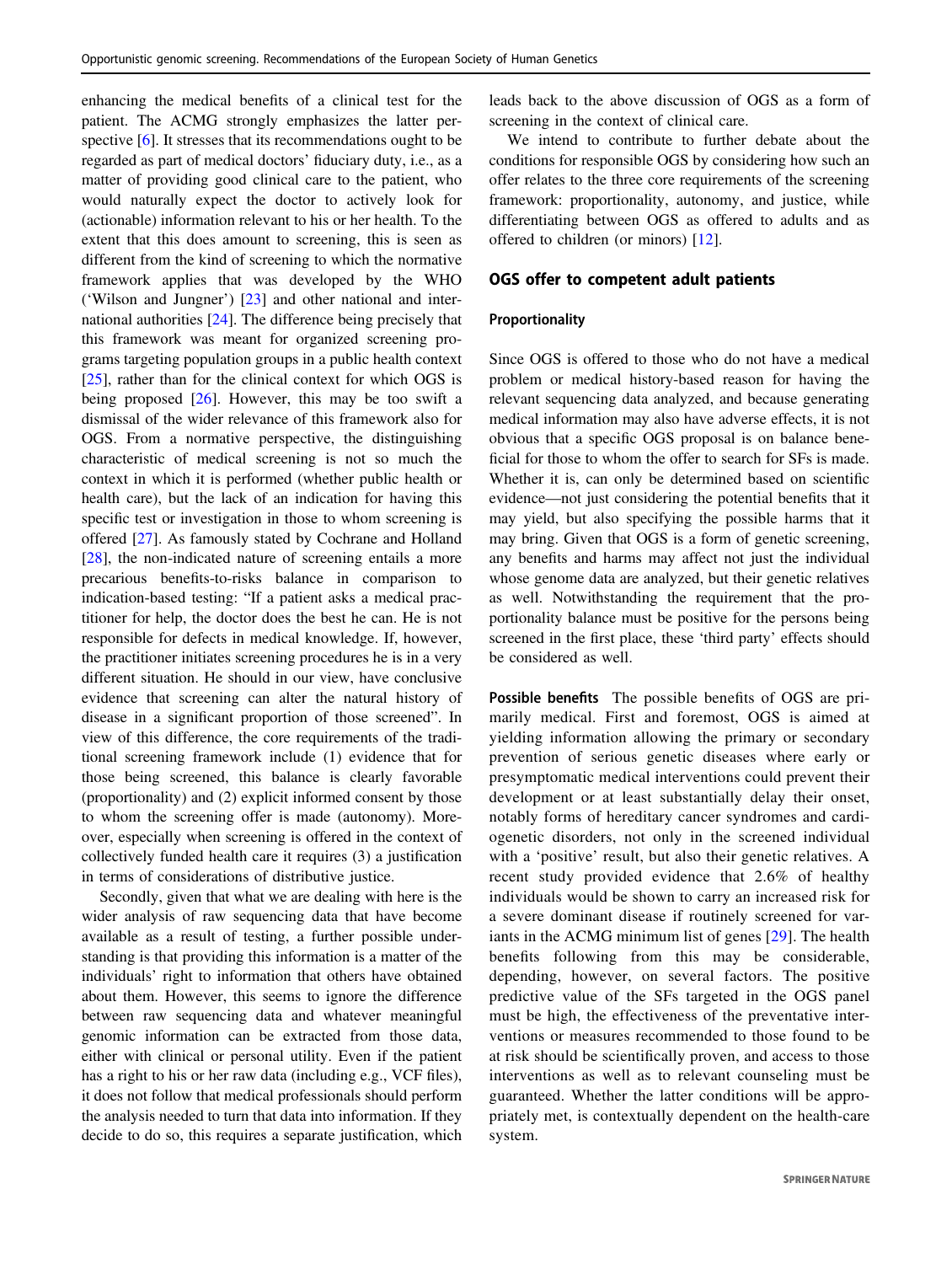A second type of medical benefit regards a more favorable risk-benefit ratio of medical interventions or treatments that the patient might have to undergo somewhere in the future. These include screening for genetic variants causing serious adverse reactions to anesthetics (already included in the ACMG list) or for pharmacogenomic (PGx) variants. As argued in one of the updated versions of the ACMG recommendations, the latter may be especially relevant where concerning "variants related to commonly prescribed medications as well as medications associated with serious adverse events for which there is greater urgency surrounding actionability" [\[17](#page-10-0)].

In addition to direct or future health benefits, OGS may, thirdly, provide reproductive benefits, in so far as any positive findings allow the persons being screened or their relatives to make informed reproductive choices (e.g., aimed at avoiding the conception or birth of a child with a serious genetic disorder). The current inclusion of cystic fibrosis-carrier status in the OGS approach taken in the UK represents a limited step in this direction.

A further increase of possible benefits is conceivable if more variants will be found to meet the criteria of pathogenicity and actionability and the list would be expanded. Apart from single genetic variants, future incorporation of genome-wide polygenic risk scores (PRS) might be considered if these would be shown to have clinical utility in order to reduce the risk of developing common disorders like diabetes type 2 and coronary heart disease [\[30](#page-10-0)]. Likewise, the reproductive benefits of OGS may be enlarged by including carrier status for a potentially large number of serious recessive disorders.

Risks The potential harms and disadvantages of OGS are of different but interrelated categories: psychological, social, and medical. Some of these are of a more general nature, linked with OGS per se, while others depend on the context, content, and conditions of specific OGS-practices.

Both psychological and medical harms may arise when OGS is introduced based on insufficient evidence regarding the health impact (e.g., pathogenicity, penetrance, and expressivity) of variants in the listed disease genes. Looking for such variants in unaffected individuals has been criticized for lack of validation for general population screening; the penetrance might be lower and uncertain in the absence of family history [[8,](#page-10-0) [31](#page-10-0)]. Also, ACMG underlines the importance of ongoing research into penetrance and expression (range of severity) [[26\]](#page-10-0). Clearly, the penetrance of some of the variants in genes on the ACMG list has been overestimated [\[32](#page-10-0)–[34](#page-10-0)]. Given that OGS is offered to individuals that do not have a higher a priori risk than the general population with regard to the SFs on the list, penetrance figures based on data from affected families may overestimate their risk of actually developing

the disorder [[35\]](#page-10-0). For instance, in 2004 the penetrance of pathogenic variants in the SDHB gene (succinate dehydrogenase B, causing pheochromocytoma and paraganglioma) was estimated to be  $77\%$  by 50 years of age [[36\]](#page-10-0), however, two recent papers concluded that in healthy relatives ("non-probands") it is closer to 20% by 50 years of age [[37,](#page-11-0) [38](#page-11-0)]. Overestimation of the health risks related to OGS findings may lead to unnecessary anxiety. It may also lead to the persons being screened being unnecessarily exposed to iatrogenic harms of invasive procedures undertaken as diagnostic or preventive measures [\[39](#page-11-0)], or to psychological distress of long-term surveillance. Variants have been misclassified as pathogenic on the basis of the understanding at the time of testing for both tumor syndromes and cardiogenetic conditions, especially in ethnically diverse populations [[40\]](#page-11-0). This is not to deny that the penetrance of genetic variants in the general population (although it might be lower than their penetrance in affected families) may still be sufficiently high to warrant their inclusion in OGS. If so, the lower magnitude of risk may well require preventive strategies that reflect a different proportionality balance as compared to prevention in affected families.

In order to avoid that people being screened are confronted with the psychological burden of being told they are at risk of developing a serious disorder for which no options for treatment or prevention exist, OGS proposals rightly insist on the condition that to qualify for OGS, SFs should also be 'actionable'. However, psychosocial harm may still ensue when actionability is too easily assumed [[9\]](#page-10-0), or when only limited actionability is taken as a sufficient reason for inclusion in the list of targeted SFs. A good example of this is the only 'partial' actionability of (germline) TP53 pathogenic variants predisposing for Li-Fraumeni syndrome [[41\]](#page-11-0).

Assuming that OGS is only offered for SFs where there is sufficient evidence of a significant health impact (in terms of pathogenicity and penetrance) and a clear actionability (in terms of options for treatment and prevention promising to considerably ameliorate the health prospects for those with positive findings), OGS still comes with psychosocial concerns and challenges, given that little is known about how people unfamiliar with the relevant disorders will deal with positive findings and related options for prevention and reproductive choice [\[9](#page-10-0)]. Counseling should be provided by a professional with relevant expertise regarding the additional findings. However, we need to consider how OGS can be offered in a way that empowers people rather than undermines their confidence in their health. What are their counseling needs in connection to OGS-findings and with regard to the possible sharing of genetic information with relevant family members? Given the different setting, premature extrapolations from (mostly reassuring)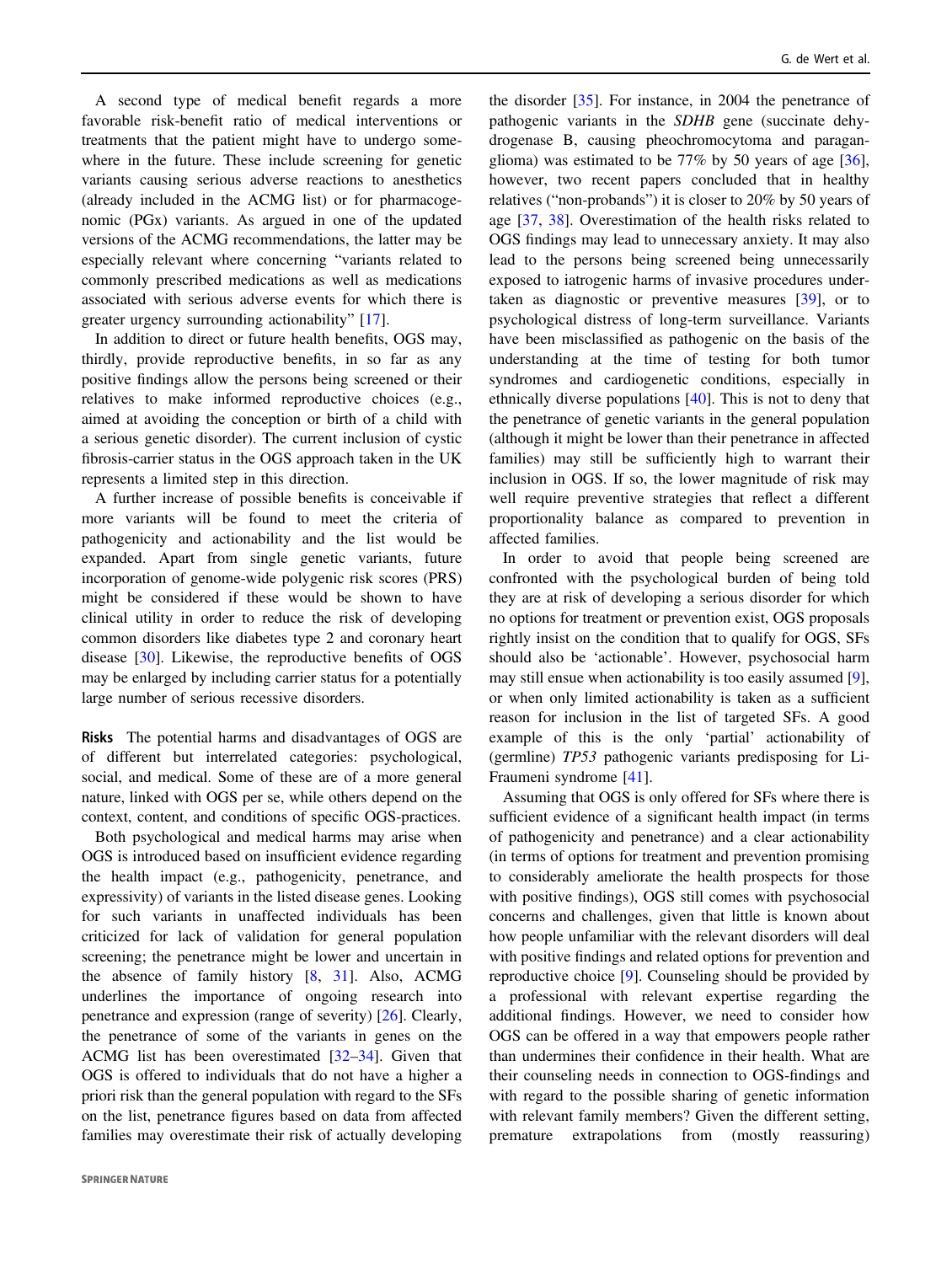psychological research in carriers in affected families should be avoided. Though some recent studies of the psychological impact of receiving 'positive' SFs were to some extent reassuring [\[42](#page-11-0)–[44\]](#page-11-0), more research is needed. These questions are even more important if OGS would be offered at a time when patients are trying to cope, deal with and give meaning to the totally different genetic problem for which they are having indicated clinical sequencing for example, sequencing after sudden cardiac death in a child.

The societal risks of OGS, in addition to the potential transformation of everyone who receives an SF after genetic testing into a "patient-in-waiting" [[45\]](#page-11-0), primarily regard possible adverse consequences for access of people 'at high genetic risk' to particular insurance schemes [\[46](#page-11-0)], or to specific jobs. Given the recent report that variants related to sudden cardiac death were found in 1% of asymptomatic individuals [[47\]](#page-11-0), the professions that would be at risk in this regard include bus drivers, aircraft pilots, etc. Several studies suggest that there is minimal evidence for such societal repercussions, especially when the disorders for which people prove to be at high risk are preventable or at least treatable [\[48](#page-11-0)]. In view of the highly different jurisdictions regarding the legal protection of applicants for jobs and insurances, these societal risks are probably to a considerable extent contextual.

As the proportionality prerequisite for offering screening is inherently linked with what has been termed the 'evidentiary model' [[49\]](#page-11-0), the ESHG observes that at least for the moment, there are simply too many questions, unknowns, uncertainties, and concerns to conclude that current OGS-proposals clearly meet this criterion—let alone that they would define the standard of care. This holds a fortiori for the suggestion to extend the concept into incorporating PRS in clinical care [\[30](#page-10-0)], also given the current apparent bias towards European-derived populations [\[50](#page-11-0)]. This is reinforced by the dependence of any putative benefits from PRS on the patient's behavioral response to risk information, which in many studies has not been encouraging [[51\]](#page-11-0).

#### Respect for autonomy

After an initial debate about the extent to which a patient should be given a choice with regard to adding OGS to indicated testing [\[18](#page-10-0), [52](#page-11-0)], the ACMG recommends an 'opt out' approach. Patients who want to have the clinically indicated sequencing without having their raw sequencing data searched for SFs, can refrain from OGS if they so wish. As this presents the search for SFs as the default position that doctors would recommend, it is at odds with the normative framework for screening, according to which the non-indicated nature of any screening offer requires those offering it to seek the full and explicit consent of those to

whom the offer is made [\[24](#page-10-0)]. The problem with an 'opt out' for OGS is that patients may be insufficiently aware of the fact that the search for SFs is unrelated to the medical indication for genome sequencing, and that whether or not to have OGS is therefore something that needs separate consideration. Moreover, even when patients understand that OGS is indeed a form of screening, the message connected with offering it as a standard procedure that only some might want to opt-out from, may stand in the way of helping the patient to make a truly autonomous decision.

The SFMPP recommendations insist that "the patient's autonomy and desire to know or to ignore SF results must be respected" and stress that the patient "could decline at any time to be informed about the SF's even if they previously gave their approval" [\[7](#page-10-0)]. Pujol et al. [[7\]](#page-10-0) differentiate between a first step at which written consent for SF is given, a second step in which this consent is renewed (or not) and primary findings are discussed, and a third step in which the actual SFs are discussed. Such an approach may well help avoid a professional conflict of duties; it is a different matter not to screen for certain genes out of respect for the patient's right not to know, and not to report available findings of great relevance for the patient's own health or that of his or her close relatives [\[53](#page-11-0)]. Ideally, one should try to avoid burdening professionals by generating health information that the patient does not want to receive. Although this cannot be completely avoided in the genomic era, an adequate informed consent procedure for OGS should try to minimize this problem as far as possible (like in other contexts of genetic testing). For example, the raw data might only be analyzed after the second step of the SFMPP approach. This would allow tested individuals to become better informed and allow them additional time for reflection and might thereby reduce the chance that the patient later claims the right not to know about SF's after an initial consent given for the generation of such findings, possibly generating the conflict of duties mentioned.

If genome sequencing were offered as a package of enrolment combining health care and research in a hybrid offer, where sequencing was only available if consent to research was given, then there could be concerns about socalled 'undue inducement', as Dheensa et al. [\[54](#page-11-0)] have discussed for the 100 kGP. The aims of sequencing could be blurred: both research and health care are at stake. The hybrid offer might lead people needing sequencing in a health care setting to decide to participate in sequencing because of potential advantages outside of the initial medical indication, such as receiving SFs, while also influencing them to participate in research. The hybrid nature of such initiatives raises questions concerning the consent process by distracting potential participants from its core elements and potentially violating the principle of respect for autonomy [\[54](#page-11-0)].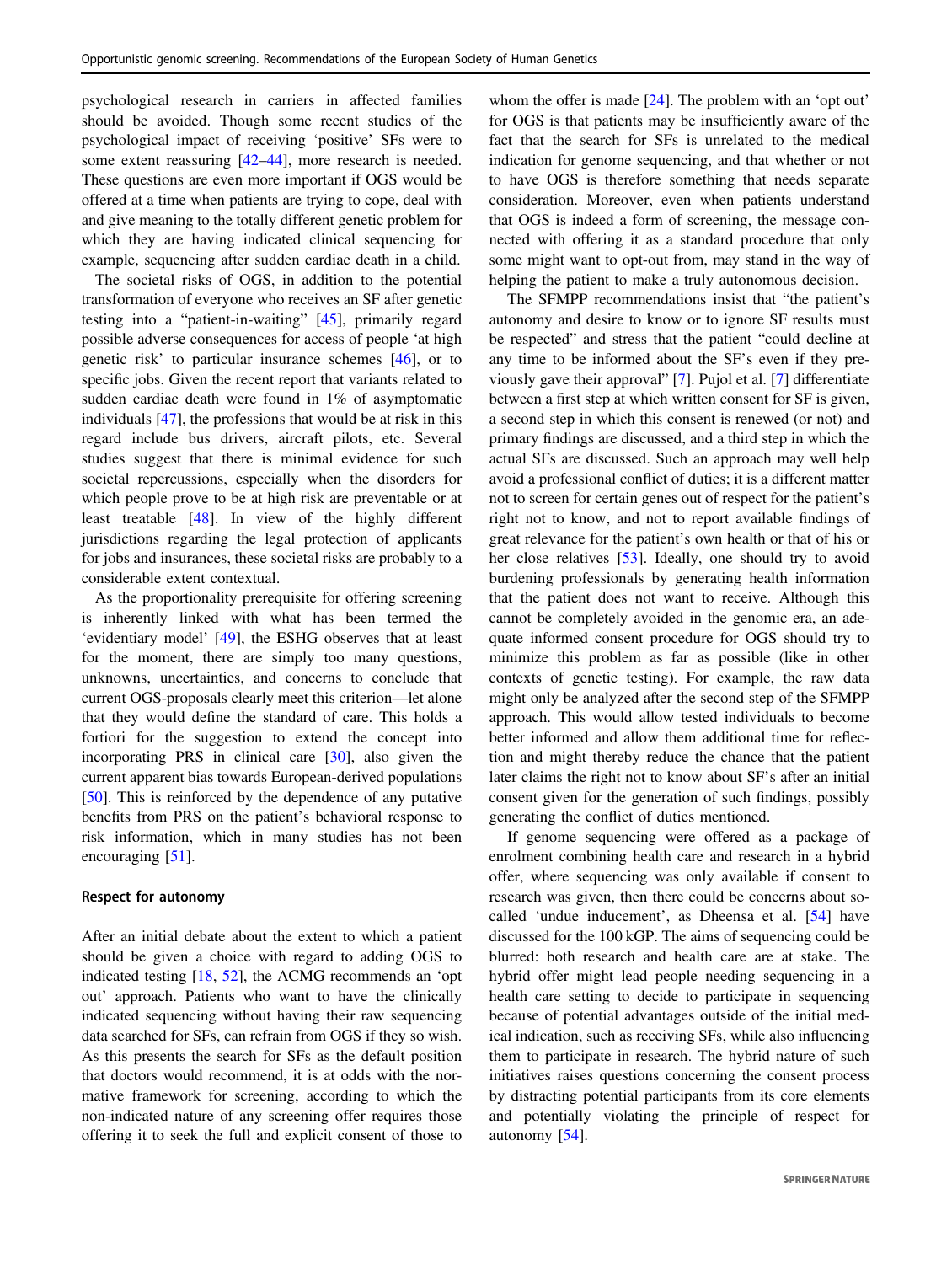A final issue is whether patients should be given the option to decide for themselves whether to be screened for only part of the list of SFs targeted in a specific OGS offer. A categorical rejection of allowing any form of 'personalization' of OGS seems at odds with the principle of respect for patient autonomy. Acknowledging this principle would seem to require professionals to as much as possible respect patients' wishes with regard to controlling what information to receive as a result of being tested. For instance, patients may want to limit the search for SFs to pharmacogenomics variants or to carrier status for recessive disorders. What patients would regard as meaningful choices in this regard and whether providing those choices would be feasible in practice is a matter for evaluation in the context of future OGS-pilots.

## Justice

As OGS is screening in the context of health care, as it involves the further analysis of raw data that becomes available during the indicated testing, the marginal costs of screening are relatively low in comparison to establishing an entire screening program. Nonetheless, bioinformatics analysis and confirmation of detected variants (when manual variant curation and their clinical assessment will still be necessary in the foreseeable future) will remain costly despite rapid progress in machine learning-based procedures for variant prioritization. Moreover, genetic counseling costs may still be considerable given the potential need to recontact [\[55](#page-11-0)] and repeatedly counsel tested individuals as new evidence gradually accrues which informs the interpretation of variants [[56](#page-11-0), [57\]](#page-11-0). These aspects need to be taken into account when OGS is offered in a way that would acknowledge the principle of respect for autonomy. Costs of OGS will further increase if subsequent cascade testing among relatives of people with 'positive' OGS results occurs. The fact that OGS will lead to downstream costs for the health system is not problematic. However, this is a further reason for only offering OGS for variants with a proven health impact, so the costs of unnecessary interventions are avoided and the concept of 'overdiagnosis' as documented is dealt with e.g., in the field of radiology [\[58](#page-11-0)]. Moreover, in solidarity-based health-care systems, the scenario of OGS crowding out resources for indication-based care pathways raises concerns about just prioritization [\[59](#page-11-0)].

In view of the potential 'add-on' costs of OGS it is important to consider if alternative approaches could be more cost-effective. Most notably, cascade testing targeting the relatives of a proband in case of clearly pathogenic, highly penetrant, and actionable variants, such as in BRCA1- and BRCA2-related hereditary breast and ovarian cancer, Lynch syndrome and Familial Hypercholesterolaemia has been recommended. The United States Centers

for Disease Control and Prevention Office of Genomics and Precision Public Health has defined such 'Tier 1' genomic applications as 'having significant potential for positive impact on public health based on available evidence-based guidelines and recommendations' [[60](#page-11-0)–[63\]](#page-11-0). Such cascade testing is, however, currently underutilized [\[64](#page-11-0)]. Whether cascade testing, OGS or a combination of both should be given priority from a distributive justice perspective is an important question that may allow for a different answer in countries that have already implemented cascade testing for a larger number of the relevant conditions in their health system, as compared to those that have not. Where OGS is used for genetic risk factors that allow for prevention through lifestyle modification rather than medical interventions, collective measures, such as general health education or measures of health protection targeting the environment or the workplace may be considered as alternatives [\[65](#page-11-0)]. The case for prioritizing such measures, if proven effective, is strong, especially in under-resourced countries. However, in more affluent countries, distributive justice may allow for combining collective prevention and well-defined OGS. It also needs to be noted that there remains a strong bias towards European-derived variant frequencies currently present in broadly used variant databases with data from under-resourced countries still generally missing, which may exacerbate health disparities. Individuals may potentially be harmed if there is insufficient knowledge to characterize variants as pathogenic or not in ethnically diverse populations [[66\]](#page-11-0).

OGS also raises a question about formal justice. OGS is only offered to individuals who happen to have an indication for genome sequencing. However, with regard to the SFs targeted in OGS these patients do not have a higher a priori risk than other members of the general population, who are not offered screening for the same conditions. This could be considered as a morally problematic inequality of access to a health service that ideally should be avoided. Along the same line it has been argued that screening for likely pathogenic and actionable variants should be offered to a general population [[10\]](#page-10-0). However, as stressed by the ACMG in an earlier statement, offering the same benefits to all would come with the much higher costs of setting up the infrastructure for programmatic screening, which would be far less cost-effective than OGS [\[6](#page-10-0)]. Given the opportunity costs of population screening for the same set of variants, the only way of securing equality of access may well amount to denying access to all. Such 'leveling-down' justice ('if not all can profit, then no one should') is clearly not in anyone's interest. Moreover, it could be argued that the formal justice problem of OGS is mitigated by the fact that chances of becoming a patient with an indication for clinical sequencing are equally distributed in the population. However, people who achieved higher education and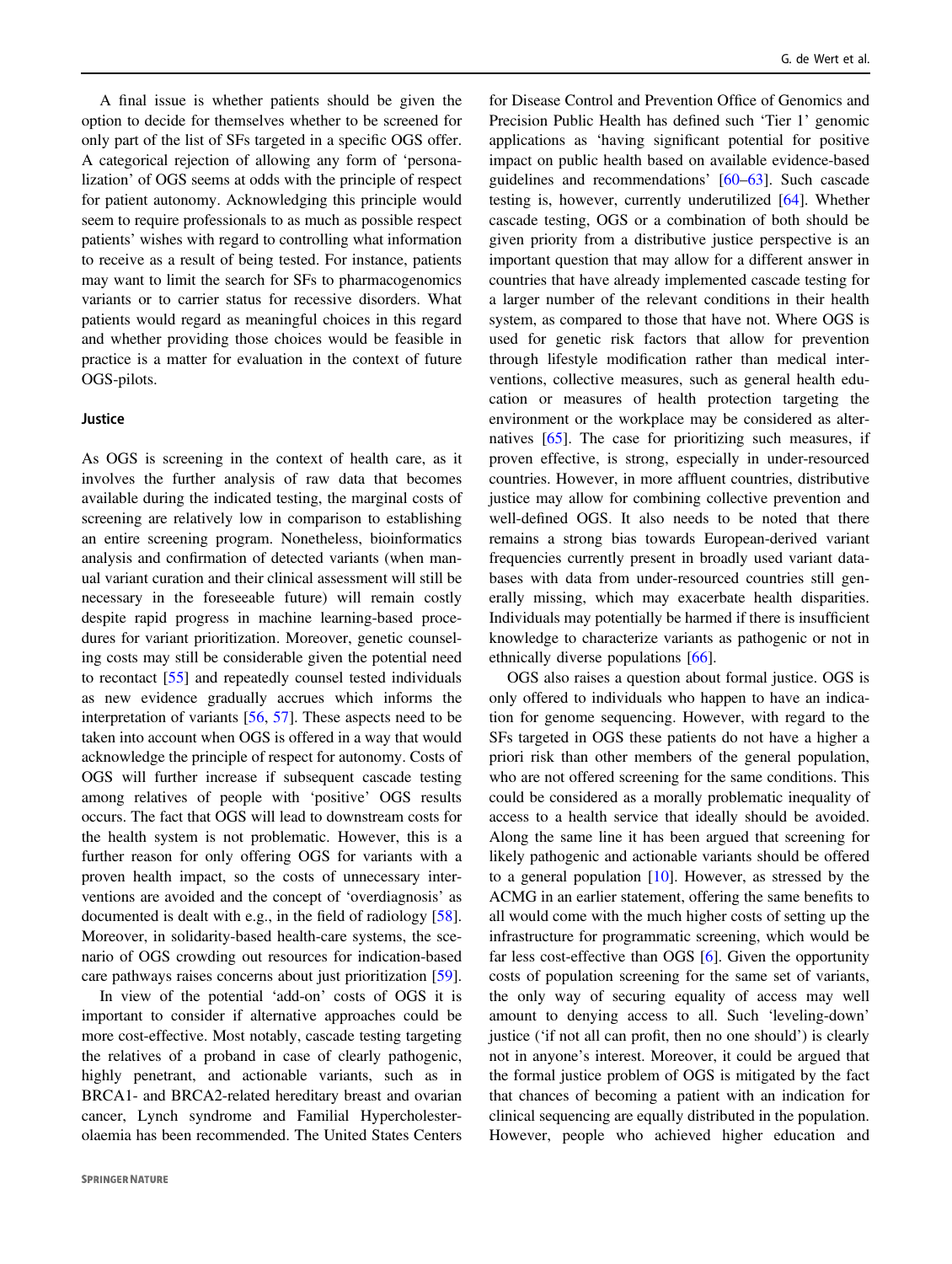income are often over-represented when applying for genetic counseling [[67\]](#page-11-0). Indeed, it could be seen as exacerbating pre-existing inequities in access to health care, as described by Tudor Hart's 'Inverse care Law' [[68\]](#page-11-0).

Further justice considerations arise with the different health care settings in which OGS could be offered. For instance, if 'actionability' consists of costly treatment that many people could not afford [[69\]](#page-11-0), screening for the relevant variants will be more beneficial for some than for others.

#### OGS in minors

Traditional guidelines state that predictive genetic testing of minors should be limited to conditions where options for treatment or prevention are available that must be initiated during childhood/adolescence [[70](#page-11-0)–[72](#page-11-0)]. All further predictive testing should be postponed until minors are mature enough to decide for themselves about undergoing genetic testing. Arguments for this position are either based on moral rights or on morally relevant consequences. Relevant arguments of the former refer to the minor's right to informational self-determination (as part of 'the child's right to an open future'). Consequence-based arguments point to how the burdens of risk status information may harm the child for example by overshadowing its psychosocial development.

To the extent that these recommendations should also apply to OGS, this significantly limits the list of variants that minors' sequencing data could be screened for, at least where young children are concerned that have not reached sufficient maturity to decide about OGS for themselves. Although OGS for certain conditions that are actionable early in life (such as MEN type 2A, hereditary arrhythmias such as long QT and Brugada syndrome) and for pharmacogenomic variants including variants modifying the individual reaction to anesthetics could still be possible, this would rule out OGS for most of the ACMG list.

However, proponents of OGS in minors as recommended by the ACMG argue that the context for which those traditional guidelines for predictive genetic testing of children were drafted, namely presymptomatic testing in relatives of an index case, is substantially different from that of OGS [\[19](#page-10-0)]. In the former context, postponement of testing minors for late-onset disorders is without consequences both for them and for their relatives, as no information about their at risk status will thereby be "lost". Refraining from OGS in minors with an indication for genome sequencing, by contrast, amounts to missing what may well be a one-off opportunity of generating potentially life-saving information both for the minors themselves and their relatives.

Whether this reasoning justifies OGS for later-onset conditions in minors is a matter for further debate. Is there evidence that minors may be harmed by telling their parents that they (i.e., those minors) are at risk of a serious but actionable later-onset disorder? If not, are the possible future benefits for the child sufficiently weighty to trump the remaining concerns about violating the minor's right to informational privacy? How convincing in this regard is the notion of OGS as a one-off, unique, opportunity that should not be missed, given that minors will grow up in an era where genome sequencing may become a routine part of health care? Alternatively, does the argument ultimately rest on the interests that the minor's relatives may have in not letting this opportunity for generating important health information be wasted? Then indeed the question becomes one of justifying the screening of children in order to benefit others. Are the interests of family members sufficiently weighty to override the concerns related to the minor's right to informational privacy? However, a less antagonistic way of framing this debate is that where the health or reproductive interests of the parents are concerned, serving those interests is also in the interest of the child who depends on the ability of its parents to provide for its daily care.

The suggestion is that, in the near future, genome sequencing may become a standard procedure in prenatal diagnostics and neonatal screening for serious and actionable congenital diseases which lends further urgency to this debate [\[73](#page-11-0)–[75](#page-12-0)].

## Recommendations of ESHG: opportunistic screening in genomic medicine

According to earlier ESHG Recommendations on NGS in health care [\[1](#page-9-0)], genomic analysis should be as targeted as possible, at least for the time being. Taking account of further developments in science and clinical practice, this new document confirms the 2013 viewpoint that a broader analysis than that needed to answer the diagnostic question raises complex issues in clinical practice. This is not to say that all forms of OGS are a priori unsound. However, if OGS is being offered, it should take the form of pilots combined with rigorous evaluation studies aimed at reducing present uncertainties that could stand in the way of determining its proportionality as a health care service.

(1) Performing a broader analysis than needed to answer the diagnostic question amounts to a form of screening, for which the general framework of screening criteria is applicable. In addressing the question whether such OGS would meet the relevant and widely endorsed criteria for (genetic) screening, ethical principles of proportionality, respect for autonomy, and justice should be considered.

(2) In light of the non-indicated nature of OGS, there is a strong burden of proof that such screening is on balance beneficial for those to whom it is offered. Although so far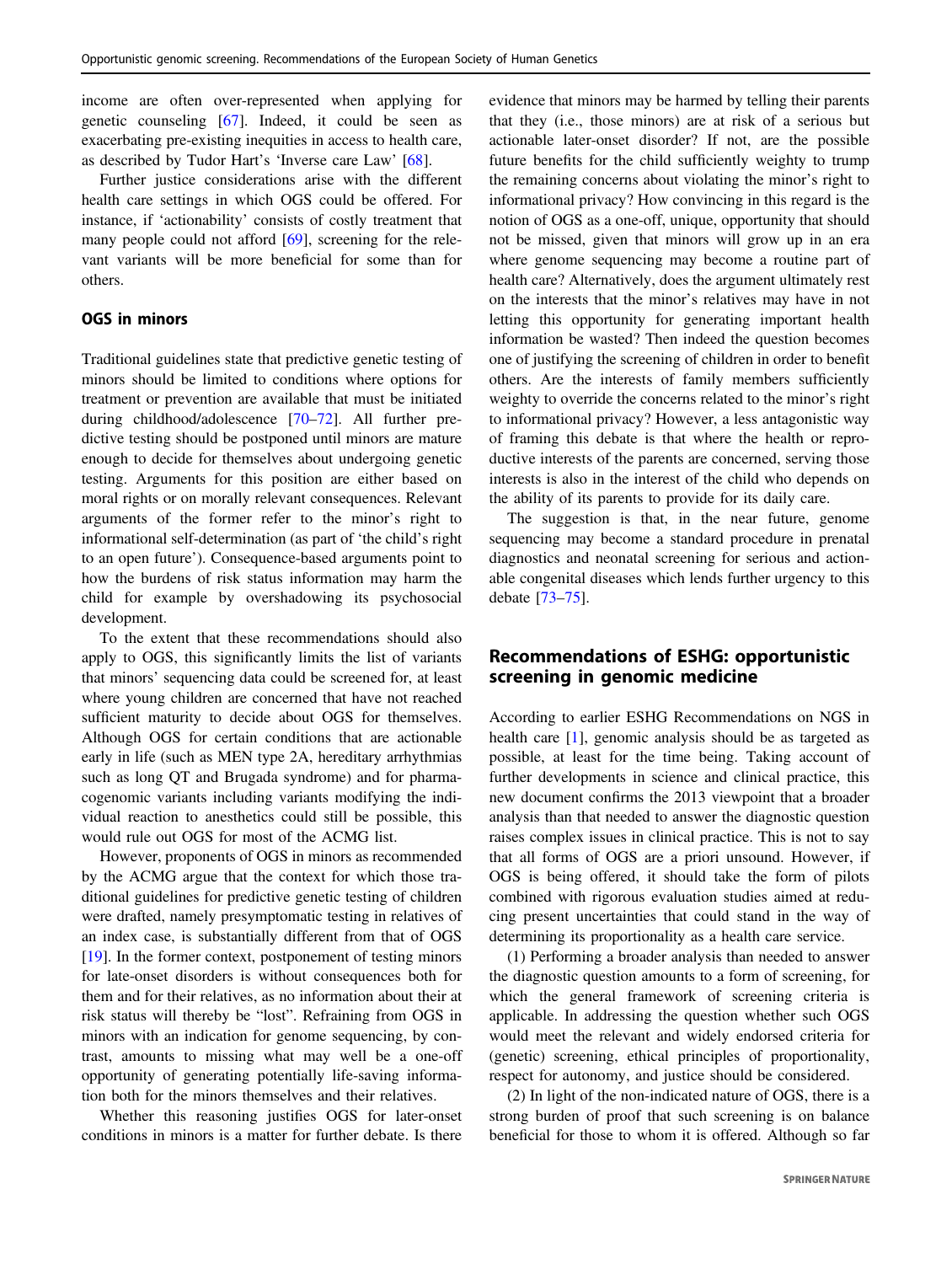<span id="page-9-0"></span>no evidence of psychosocial harm has emerged, more research is needed. In the light of this, it is too early to recommend OGS as part of the professional standard.

(3) In view of the many uncertainties, directly impacting the required proportionality of any OGS, the ESHG continues to recommend a generally cautious approach. Any OGS should be embedded in adequate pilot and evaluation studies in order to enable optimal decision making about the proportionality of OGS. Priority should be given to wellknown, highly penetrant variants, predisposing for genetic disorders which can be adequately and effectively prevented and/or treated. The selection may well be contextual, taking account of both the penetrance of particular variants in a given population, which may differ between populations in Europe, and the capacity of the different health-care systems to integrate relevant, complex, counseling, and (preventive) treatment services for proven bearers of these variants. Apart from genetic and medical uncertainties, and implementation issues, the psychological impact of OGS merits attention. Crucial questions include how to enable patient empowerment and address counseling needs.

(4) Clear procedures and criteria are needed for decision making about the composition and extension of the list of genetic variants included in any OGS, and its implementation. A wider debate, involving all relevant stakeholders, especially patients, is of utmost importance. Patients should not be reduced to the object of wellintended medical deliberations and interventions.

(5) Informed consent should be a central ethical norm in the framework regarding genetic screening generally and OGS particularly. Alternatives such as opting out and, particularly, a coercive offer of OGS are problematic. A multi-step ('dynamic') consent approach may be helpful but needs further empirical study. The patient's right not to know should be respected as far as reasonably possible, while allowing professionals to still inform the patient about specific findings of great importance for the patient's own health or that of his or her close relatives.

(6) When counseling for OGS, the provisional nature of current knowledge on penetrance should be addressed as well as potential crossovers with research and options for recontacting in case new scientific evidence of clinical relevance arises.

(7) Depending on developing evidence on penetrance and actionability, but also taking account of the resources available for health care in European countries, OGS pilots may be justified to generate data for a future, informed, comparative analysis of OGS and its main alternatives, namely (the offer of) universal genomic screening for highly penetrant, actionable variants, and (more systematic) cascade testing in relatives of probands affected with (avoidable) diseases caused by highly penetrant genetic variants.

(8) OGS in minors for variants leading to later-onset actionable conditions needs further ethical scrutiny. There seem to be no valid principled objections to OGS in children for PGx variants and variants leading to earlyonset actionable conditions. Likewise OGS for late-onset disorders could be offered for minors who, because of, for example, profound intellectual disability, are not expected to become competent later (if such targeted OGS would meet the principles of proportionality and justice).

Acknowledgements Members of the PPPC in 2019–2020 were: Angus Clarke, Martina Cornel (Co-Chair), Carla van El (Secretary General), Christophe Cordier, Florence Fellmann, Francesca Forzano (Chair), Sabine Hentze, Heidi Howard, Hülya Kayserili, Béla Melegh, Alvaro Mendes, Markus Perola, Dragica Radojkovic, Emmanuelle Rial-Sebbag, Vigdis Stefánsdottir, and Guido de Wert. Fiona Ulph was a PPPC collaborator in 2020. Wybo Dondorp has collaborated on the OGS Recommendations as an external expert. Members of the ESHG-EuroGentest Committee and Quality Subcommittee in 2019–2020 were: Christi van Asperen, David Barton, Sandy Deans (Chair QSC), Els Dequeker, Holm Graessner, Mick Henderson, Victor Kožich, Luca Lovrecic, Milan Macek Jr, Isabel Marques Carreira, Gert Matthijs (Chair), Katrina Rack, Thomy de Ravel. We thank the ESHG membership and invited experts for their careful reading and extensive comments provided to the document. For their contribution, GdW and WD acknowledge funding from ZonMw, project no. 80-84600-98- 3002 ('ELSI of Personalised Medicine').

#### Compliance with ethical standards

Conflict of interest The authors declare that they have no conflict of interest.

Publisher's note Springer Nature remains neutral with regard to jurisdictional claims in published maps and institutional affiliations.

Open Access This article is licensed under a Creative Commons Attribution 4.0 International License, which permits use, sharing, adaptation, distribution and reproduction in any medium or format, as long as you give appropriate credit to the original author(s) and the source, provide a link to the Creative Commons license, and indicate if changes were made. The images or other third party material in this article are included in the article's Creative Commons license, unless indicated otherwise in a credit line to the material. If material is not included in the article's Creative Commons license and your intended use is not permitted by statutory regulation or exceeds the permitted use, you will need to obtain permission directly from the copyright holder. To view a copy of this license, visit [http://creativecommons.](http://creativecommons.org/licenses/by/4.0/) [org/licenses/by/4.0/](http://creativecommons.org/licenses/by/4.0/).

## References

- 1. Van El, CG, Cornel MC, Borry P, Hastings RJ, Fellmann F, Hodgson SV, et al. Public and Professional Policy Committee (2013). Whole-genome sequencing in health care: recommendations of the European Society of Human Genetics. Eur J Hum Genet. 2013;21:580–4.
- 2. German Society of Human Genetics. Deutsche Gesellschaft für Humangenetik (GfH). Stellungnahme der Deutschen Gesellschaft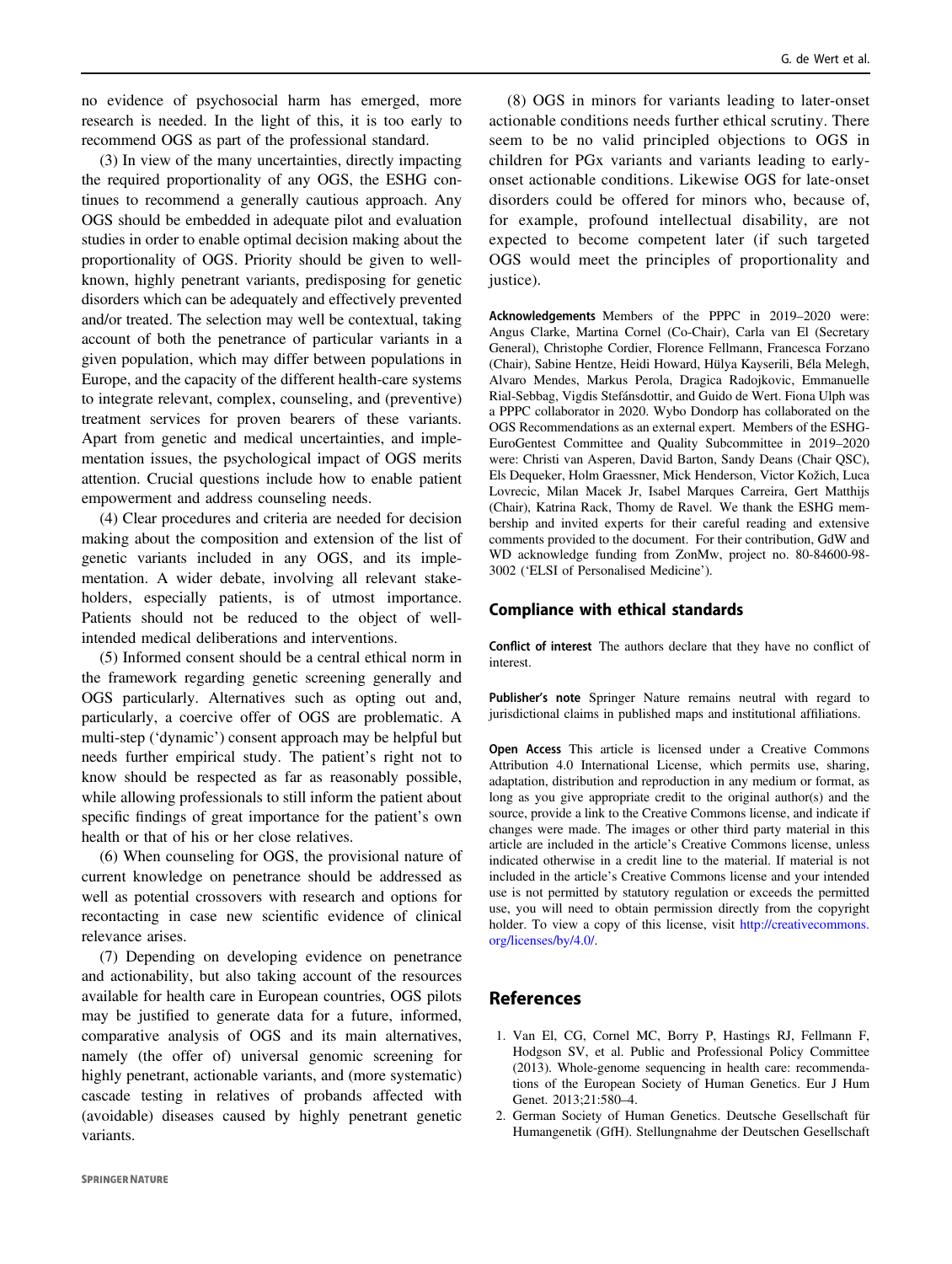<span id="page-10-0"></span>für Humangenetik zu genetischen Zusatzbefunden in Diagnostik und Forschung. Med Gen. 2013;25:284–6.

- 3. Health Council of the Netherlands. The Hague: Health Council of the Netherlands, 2015; publication no. 2015/01. [Executive Summary in English [https://www.gezondheidsraad.nl/documenten/a](https://www.gezondheidsraad.nl/documenten/adviezen/2015/02/04/next-generation-sequencing-in-diagnostiek) [dviezen/2015/02/04/next-generation-sequencing-in-diagnostiek](https://www.gezondheidsraad.nl/documenten/adviezen/2015/02/04/next-generation-sequencing-in-diagnostiek)].
- 4. Boycott K, Hartley T, Adam S, Bernier F, Chong K, Fernandez BA, et al. The clinical application of genome-wide sequencing for monogenic diseases in Canada: Position Statement of the Canadian College of Medical Geneticists. J Med Genet. 2015;52:431–7. <https://doi.org/10.1136/jmedgenet-2015-103144>.
- 5. French Agency of Biomedicine. Projet de recommandations de bonnes pratiques professionnelles en matière de gestion des résultats d'un examen de séquençage pangénomique sans relation directe avec l'indication initiale dans le cadre du soin. [https://www.agence-biomedecine.fr/IMG/pdf/20200107\\_rbp\\_](https://www.agence-biomedecine.fr/IMG/pdf/20200107_rbp_donnees_additionnelles_dv.pdf) [donnees\\_additionnelles\\_dv.pdf.](https://www.agence-biomedecine.fr/IMG/pdf/20200107_rbp_donnees_additionnelles_dv.pdf) Accessed 18 Apr 2020.
- 6. Green RC, Berg JS, Grody WW, Kalia SS, Korf BR, Martin CL, et al. American College of Medical Genetics and Genomics. ACMG recommendations for reporting of incidental findings in clinical exome and genome sequencing. Genet Med. 2013;15: 565–74.
- 7. Pujol P, Vande Perre P, Faivre L, Sanlaville D, Corsini C, Baertschi B, et al. Guidelines for reporting secondary findings of genome sequencing in cancer genes: the SFMPP recommendations. Eur J Hum Genet. 2018;26:1732–42.
- 8. Holtzman NA. ACMG recommendations on incidental findings are flawed scientifically and ethically. Genet Med. 2013;15: 750–1.
- 9. Isidor B, Julia S, Saugier-Veber P, Weil-Dubuc PL, Bézieau S, Bieth E, et al. Searching for secondary findings: considering actionability and preserving the right not to know. Eur J Hum Genet. 2019;27:1481–4. [https://doi.org/10.1038/s41431-019-](https://doi.org/10.1038/s41431-019-0438-x) [0438-x.](https://doi.org/10.1038/s41431-019-0438-x)
- 10. Nussbaum RL, Haverfield E, Esplin ED, Aradhya S. Response to "The use of ACMG secondary findings recommendations for general population screening: a policy statement of the American College of Medical Genetics and Genomics (ACMG)". Genet Med. 2019;21:2836–7.
- 11. Saelaert M, Mertes H, Moerenhout T, De Baere E, Devisch I. Ethical values supporting the disclosure of incidental and secondary findings in clinical genomic testing: a qualitative study. BMC Med Ethics. 2020;21:9.
- 12. De Wert G, Dondorp W. Opportunistic genomic screening: ethical exploration. In: Tibben A & Biesecker B, editors. Clinical genome sequencing. Psychological considerations. London: Elsevier/AP; 2019. pp 203–24.
- 13. Martyn M, Kanga-Parabia A, Lynch E, James PA, Macciocca I, Trainer AH, et al. A novel approach to offering additional genomic findings-A protocol to test a two-step approach in the healthcare system. J Genet Couns. 2019;28:388-97. [https://doi.](https://doi.org/10.1002/jgc4.1102) [org/10.1002/jgc4.1102](https://doi.org/10.1002/jgc4.1102)
- 14. Lynch E, Martyn M, Lee L, Kanga-Parabia A, Weerasuriya R, Tytherleigh R et al. Abstract ESHG Conference 9 June 2020; (Abstract C31.2). [https://www.abstractsonline.com/pp8/#!/9102/](https://www.abstractsonline.com/pp8/#!/9102/presentation/138) [presentation/138.](https://www.abstractsonline.com/pp8/#!/9102/presentation/138)
- 15. Vears DF, Elferink M, Kriek M, Borry P, van Gassen KL.Analysis of laboratory reporting practices using a quality assessment of a virtual patient. Genet Med. 2020. [https://doi.org/10.1038/](https://doi.org/10.1038/s41436-020-01015-7) [s41436-020-01015-7.](https://doi.org/10.1038/s41436-020-01015-7) [Epub ahead of print].
- 16. Pickhardt PJ, Pooler BD, Lauder T, del Rio AM, Bruce RJ, Binkley N. Opportunistic screening for osteoporosis using abdominal computed tomography scans obtained for other indications. Ann Intern Med. 2013;158:588–95. [https://doi.org/10.](https://doi.org/10.7326/0003-4819-158-8-201304160-00003) [7326/0003-4819-158-8-201304160-00003.](https://doi.org/10.7326/0003-4819-158-8-201304160-00003)
- 17. Kalia SS, Adelman K, Bale SJ, Chung WK, Eng C, Evans JP, et al. Recommendations for reporting of secondary findings in clinical exome and genome sequencing, 2016 update (ACMG SF v2.0): a policy statement of the American College of Medical Genetics and Genomics. Genet Med 2017;19:249–55.
- 18. American College of Medical Genetics and Genomics. Incidental findings in clinical genomics: a clarification. Genet Med. 2013;15:664–6.
- 19. McGuire AL, Joffe S, Koenig BA, Biesecker BB, McCullough LB, Blumenthal-Barby JS. et al. Point-counterpoint. Ethics and genomic incidental findings. Science. 2013;340:1047–8.
- 20. NHS: [https://www.england.nhs.uk/genomics/nhs-genomic-med](https://www.england.nhs.uk/genomics/nhs-genomic-med-service/)[service/.](https://www.england.nhs.uk/genomics/nhs-genomic-med-service/) Accessed 18 Apr 2020.
- 21. Government UK. [https://www.gov.uk/government/news/matt-ha](https://www.gov.uk/government/news/matt-hancock-announces-ambition-to-map-5-million-genomes) [ncock-announces-ambition-to-map-5-million-genomes.](https://www.gov.uk/government/news/matt-hancock-announces-ambition-to-map-5-million-genomes) Accessed 12 Aug 2020.
- 22. Genomics England 2020 [https://www.genomicsengland.co.uk/](https://www.genomicsengland.co.uk/information-for-participants/findings/) [information-for-participants/](https://www.genomicsengland.co.uk/information-for-participants/findings/)findings/.
- 23. Wilson JMG, Jungner G. Principles and practice of screening for disease. Geneva: World Health Organization;1968.
- 24. Andermann A, Blancquaert I, Beauchamp S, Déry V. Revisiting Wilson and Jungner in the genomic age: a review of screening criteria over the past 40 years. Bull World Health Organ. 2008;86:317–9.
- 25. Brothers KB, Vassy JL, Green RC. Reconciling opportunistic and population screening in clinical genomics. Mayo Clin Proc. 2019;94:103–9.
- 26. ACMG Board of Directors. The use of ACMG secondary findings recommendations for general population screening: a policy statement of the American College of Medical Genetics and Genomics (ACMG). Genet Med. 2019;21:1467–8.
- 27. Juth N, Munthe C. The Ethics of Screening in Health Care and Medicine. Serving Society or Serving the Patient? Dordrecht Heildelberg London New York: Springer Verlag; 2012.
- 28. Cochrane AL, Holland WW. Validations of screening procedures. Br Med Bull. 1971;27:3–8.
- 29. Haer-Wigman L, van der Schoot V, Feenstra I, Vulto-van Silfhout AT, Gilissen C, Brunner HG. et al. 1 in 38 individuals at risk of a dominant medically actionable disease. Eur J Hum Genet. 2019;27:325–30. <https://doi.org/10.1038/s41431-018-0284-2>.
- 30. Khera AV, Chaffin M, Aragam KG, Haas ME, Roselli C, Choi SH, et al. Genome-wide polygenic scores for common diseases identify individuals with risk equivalent to monogenic mutations (2018). Nat Genet. 2018;50:1219–24.
- 31. Burke W, Antommaria AH, Bennett R, Botkin J, Clayton EW, Henderson GE, et al. Recommendations for returning genomic incidental findings? We need to talk!. Genet Med. 2013;15:854–9.
- 32. Walsh R, Thomson KL, Ware JS, et al. Reassessment of Mendelian gene pathogenicity using 7,855 cardiomyopathy cases and 60,706 reference samples. Genet Med. 2017;19:192–203. [https://](https://doi.org/10.1038/gim.2016.90) [doi.org/10.1038/gim.2016.90.](https://doi.org/10.1038/gim.2016.90)
- 33. Walsh R, Tadros R, Bezzina CR. When genetic burden reaches threshold. Eur Heart J. 2020. [https://doi.org/10.1093/eurheartj/](https://doi.org/10.1093/eurheartj/ehaa269) [ehaa269](https://doi.org/10.1093/eurheartj/ehaa269).
- 34. Adler A, Novelli V, Amin AS, Abiusi E, Care M, Nannenberg EA, et al. An International, Multicentered, Evidence-Based Reappraisal of Genes Reported to Cause Congenital Long QT Syndrome. Circulation. 2020;141:418–28. [https://doi.org/10.](https://doi.org/10.1161/CIRCULATIONAHA.119.043132) [1161/CIRCULATIONAHA.119.043132.](https://doi.org/10.1161/CIRCULATIONAHA.119.043132)
- 35. Turner H, Jackson L. Evidence for penetrance in patients without a family history of disease: a systematic review. Eur J Hum Genet. 2020. [https://doi.org/10.1038/s41431-019-0556-5.](https://doi.org/10.1038/s41431-019-0556-5)
- 36. Neumann HP, Pawlu C, Peczkowska M, Bausch B, McWhinney SR, Muresan M, et al. European-American Paraganglioma Study Group. Distinct clinical features of paraganglioma syndromes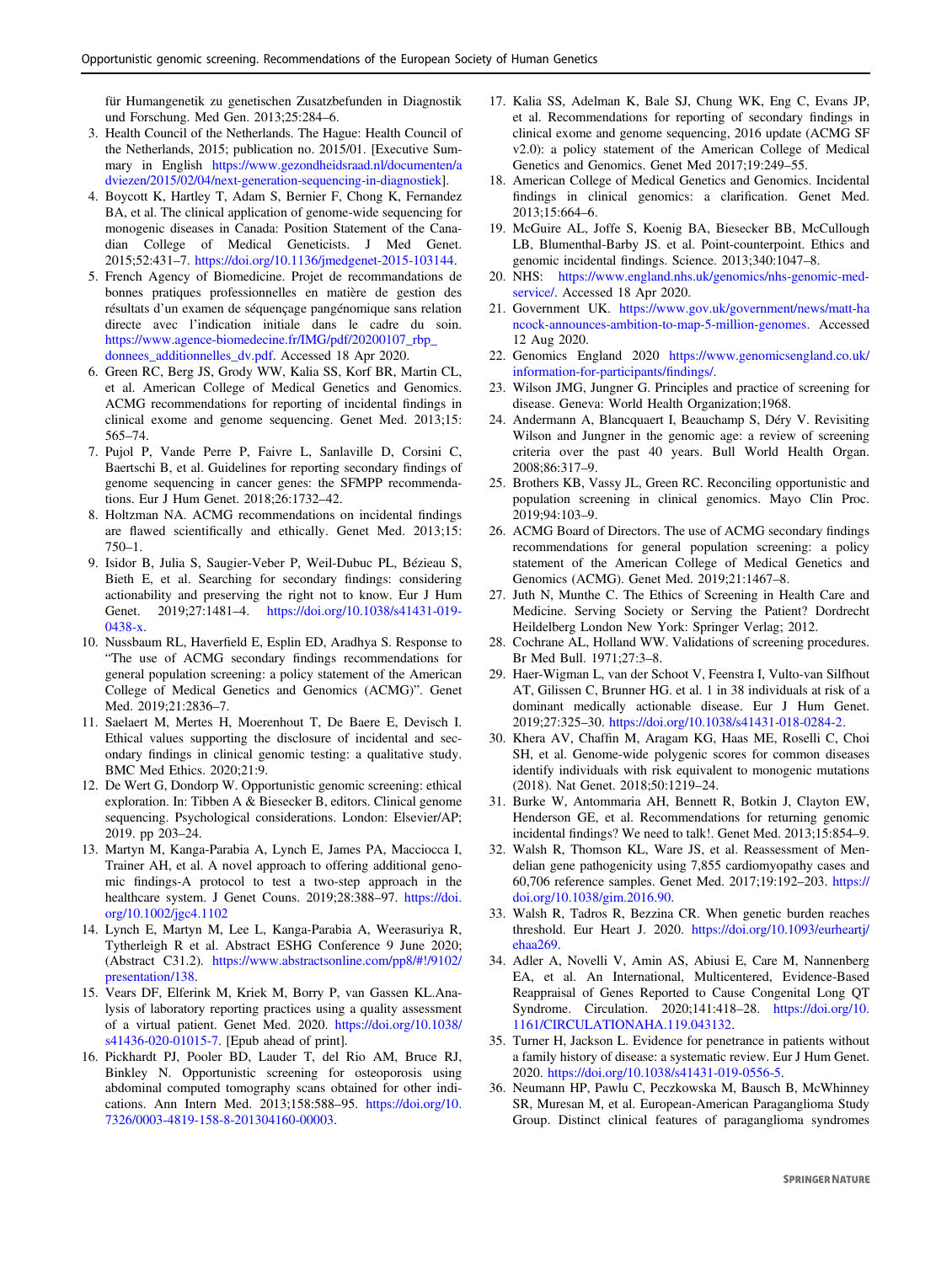<span id="page-11-0"></span>associated with SDHB and SDHD gene mutations. JAMA. 2004;292:943–51.

- 37. Rijken JA, Niemeijer ND, Jonker MA, Eijkelenkamp K, Jansen JC, van Berkel A, et al. The penetrance of paraganglioma and pheochromocytoma in SDHB germline mutation carriers. Clin Genet. 2018;93:60–6.
- 38. Andrews KA, Ascher DB, Pires DEV, Barnes DR, Vialard L, Casey RT, et al. Tumour risks and genotype-phenotype correlations associated with germline variants in succinate dehydrogenase subunit genes SDHB, SDHC and SDHD. J Med Genet. 2018;55:384–94.
- 39. Ackerman JP, Bartos DC, Kapplinger JD, Tester DJ, Delisle BP, Ackerman MJ. The promise and peril of precision medicine: phenotyping still matters most. Mayo Clin Proc. 2016;91: 1606–16.
- 40. Manrai AK, Funke BH, Rehm HL, Olesen MS, Maron BA, Szolovits P, et al. Genetic misdiagnoses and the potential for health disparities. N. Engl J Med. 2016;375:655–65.
- 41. Elmore SNC. P53 and Me. N. Engl J Med. 2018;378:1962–3.
- 42. Sapp JC, Johnston JJ, Driscoll K, Heidlebaugh AR, Miren Sagardia A, Dogbe DN, et al. Evaluation of positive and negative secondary findings evaluations in a hybrid CLIA-research sequencing pilot. Am J Hum genet. 2018;103:358–66.
- 43. Hart MR, BieseckerBB, Blout CL, Christensen KD, Amendola LM, Bergstrom KL, et al. Secondary findings from clinical genomic sequencing: prevalence, patient perspectives, family history assessment, and health-care costs from a multisite study. Genet Med. 2019;21:1100–10.
- 44. Stefansdottir V, Thorolfsdottir E, Hognason HB, Patch C, Van El C, Hentze, S et al. Web-based return of BRCA2 research results: one-year genetic counselling experience in Iceland. Eur J Hum Genet. 2020. [https://doi.org/10.1038/s41431-020-0665-1.](https://doi.org/10.1038/s41431-020-0665-1)
- 45. Timmermans S, Buchbinder M. Patients-in-waiting: Living between sickness and health in the genomics era. J Health Soc Behav. 2010;51:408–23.
- 46. Mohammed S, Lim Z, Dean PH, Potts JE, Tang JN, Etheridge SP, et al. Genetic insurance discrimination in sudden arrhythmia death syndromes: empirical evidence from a cross-sectional survey in North America. Circ Cardiovasc Genet. 2017;10:pii: e001442.
- 47. Khera AV, Mason-Suares H, Brockman D, Wang M, VanDenburgh MJ, Senol-Cosar O, et al. Rare genetic variants associated with sudden cardiac death in adults. J Am Coll Cardiol. 2019;74:2623–34.
- 48. Joly Y, Saulnier KM, Osien G, Knoppers BM. The ethical framing of personalized medicine. Curr Opin Allergy Clin Immunol. 2014;14:404–8.
- 49. Wilfond BS, Nolan K. National policy development for the clinical application of genetic diagnostic technologies. Lessons Cyst Fibros JAMA. 1993;270:2948–54.
- 50. Duncan L, Shen H, Gelaye B, Meijsen J, Ressler K, Feldman M, et al. Analysis of polygenic risk score usage and performance in diverse human populations. Nat Commun. 2019;10:3328 [https://](https://doi.org/10.1038/s41467-019-11112-0) [doi.org/10.1038/s41467-019-11112-0.](https://doi.org/10.1038/s41467-019-11112-0)
- 51. Marteau TM, French DP, Griffin SJ, Prevost AT, Sutton S, Watkinson C, et al. Effects of communicating DNA-based disease risk estimates on risk-reducing behaviours. Cochrane Libr. 2010;10:1–74.
- 52. Wolf SM, Annas GJ, Elias S. Point-Counterpoint. Patient autnomy and incidental findings in clinical genomics. Science 2013;340:1049–50.
- 53. Dondorp W, Sikkema-Raddatz B, de Die-Smulders C, de Wert G. Arrays in postnatal and prenatal diagnosis: an exploration of the ethics of consent. Hum Mutat. 2012;33:916–22.
- 54. Dheensa S, Samuel S, Lucassen AM, Farsides B. Towards a national genomics medicine service: the challenges facing

clinical-research hybrid practices and the case of the 100 000 genomes project. J Med Ethics. 2018;44:397–403.

- 55. Carrieri D, Howard HC, Benjamin C, Clarke AJ, Dheensa S, Doheny S, et al. Recontacting patients in clinical genetics services: recommendations of the European Society of Human Genetics. Eur J Hum Genet. 2019;27:169–82. [https://doi.org/10.](https://doi.org/10.1038/s41431-018-0285-1) [1038/s41431-018-0285-1.](https://doi.org/10.1038/s41431-018-0285-1)
- 56. Minikel EV, Vallabh SM, Lek M, Estrada K, Samocha KE, Sathirapongsasuti JF, et al. Quantifying prion disease penetrance using large population control cohorts. Sci Transl Med. 2016;8:322ra9 <https://doi.org/10.1126/scitranslmed.aad5169>.
- 57. Lacaze P, Pinese M, Kaplan W, Stone A, Brion MJ, Woods RL, et al. The Medical Genome Reference Bank: a whole-genome data resource of 4000 healthy elderly individuals. Rationale and cohort design. Eur J Hum Genet. 2019;27:308–16. [https://doi.org/10.](https://doi.org/10.1038/s41431-018-0279-z) [1038/s41431-018-0279-z](https://doi.org/10.1038/s41431-018-0279-z).
- 58. Booth Th. Incidental findings on imaging. BMJ. 2018;361:k2611.
- 59. Severin F, Borry P, Cornel M, Daniels N, Fellmann F, Victoria Hodgson S, et al. Points to consider for prioritizing clinical genetic testing services: a European consensus process oriented at accountability for reasonableness. Eur J Hum Genet. 2015;23:729–35.
- 60. Center for Disease Control Office of Public Health Genomics. 2014. [https://www.cdc.gov/genomics/implementation/toolkit/tier1.](https://www.cdc.gov/genomics/implementation/toolkit/tier1.htm) [htm.](https://www.cdc.gov/genomics/implementation/toolkit/tier1.htm) Accessed 3 June 2020.
- 61. Center for Disease Control Office of Public Health Genomics. 2019. <https://www.cdc.gov/genomics/about/aag/index.htm>. Accessed 17 June 2020.
- 62. Center for Disease Control Office of Public Health Genomics. 2020a. [https://www.cdc.gov/genomics/disease/breast\\_ovarian\\_ca](https://www.cdc.gov/genomics/disease/breast_ovarian_cancer/basics_hboc.htm) [ncer/basics\\_hboc.htm.](https://www.cdc.gov/genomics/disease/breast_ovarian_cancer/basics_hboc.htm)
- 63. Center for Disease Control Office of Public Health Genomics. 2020b. [https://www.cdc.gov/genomics/disease/fh/testing\\_FH.htm](https://www.cdc.gov/genomics/disease/fh/testing_FH.htm). Accessed 17 June 2020.
- 64. Pujol P, Lyonnet DS, Frebourg T, Blin J, Picot MC, Lasset C, et al. Lack of referral for genetic counseling and testing in BRCA1/2 and Lynch syndromes: a nationwide study based on 240,134 consultations and 134,652 genetic tests. Breast Cancer Res Treat. 2013;141:135–144. [https://doi.org/10.1007/s10549-](https://doi.org/10.1007/s10549-013-2669-9) [013-2669-9](https://doi.org/10.1007/s10549-013-2669-9).
- 65. West KM, Blacksher E, Burke W. Genomics, health disparities, and missed opportunities for the nation's research agenda. JAMA. 2017;317:1831–2.
- 66. Bentley AR, Callier S, Rotimi CN. Diversity and inclusion in genomic research: why the uneven progress? J Community Genet. 2017;8:255–66. [https://doi.org/10.1007/s12687-017-0316-6.](https://doi.org/10.1007/s12687-017-0316-6)
- 67. Van der Giessen JAM, van Riel E, Velthuizen ME, van Dulmen AM, Ausems MGEM. Referral to cancer genetic counseling: do migrant status and patients' educational background matter? J Community Genet. 2017;8:303–10.
- 68. Tudor Hart J. The inverse care law. Lancet. 1971;297:405–12.
- 69. Zamora B, Maignen F, O'Neill P, Mestre-Ferrandiz J, Garau M. et al. Comparing access to orphan medicinal products in Europe. Orphanet J Rare Dis. 2019;14:95. [https://doi.org/10.1186/s13023-](https://doi.org/10.1186/s13023-019-1078-5) [019-1078-5](https://doi.org/10.1186/s13023-019-1078-5).
- 70. Clarke A. 6n. Oxford: BIOS; 1998.
- 71. De Wert G. Met het oog op de toekomst (in Dutch). Amsterdam: Thela thesis; 1999.
- 72. Borry P, Evers-Kiebooms G, Cornel M, Clarke A, Dierickx K, Public and Professional Policy Committee (PPPC) of the European Society of Human Genetics (ESHG). Genetic testing in asymptomatic minors. Background document towards ESHG Recommendations. Eur J Hum Genet. 2009;17:711–9.
- 73. Howard HC, Knoppers BM, Cornel MC, Wright Clayton E, Sénécal K, Borry P. Whole-genome sequencing in newborn screening? A statement on the continued importance of